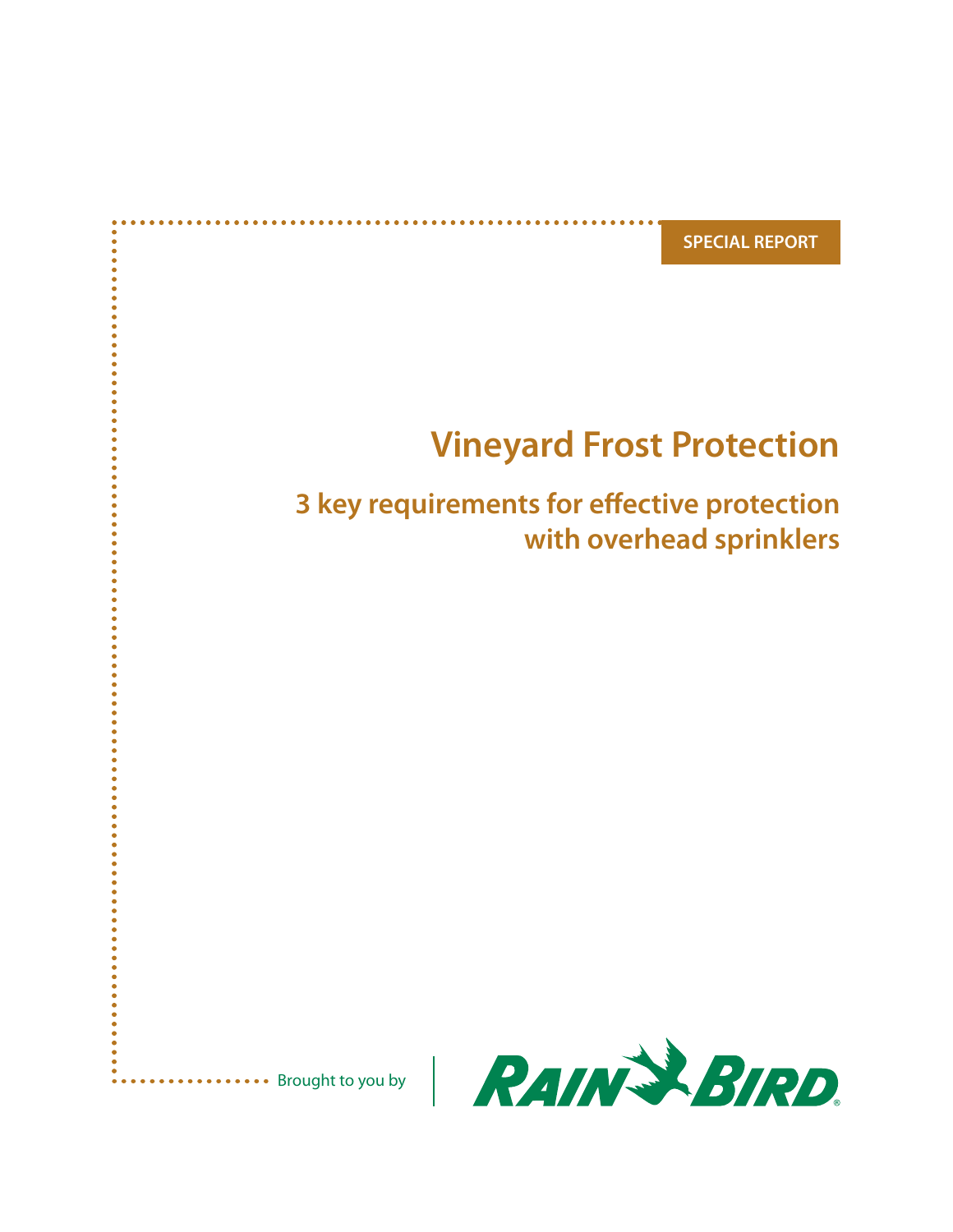

*Photo courtesy of Tablas Creek Vineyards, Paso Robles, CA*

Effective vineyard frost protection depends on many factors: type of frost, severity of the frost event, crop sensitivity and risk, relative humidity and dew point, soil conditions, topography, and available resources. It also depends heavily on the equipment used in the frost protection system. Growers need to select the best frost protection method to meet the needs of their vineyards and make sure their equipment is up to the task.

This report provides information that explains three key performance requirements that should be considered when choosing equipment for optimum frost protection with overhead sprinklers.

The use of overhead sprinklers is an economical and pollution-free method for frost protection where water supply is sufficient

and weather conditions allow water to be distributed by sprinklers to the vineyard. Frost protection with sprinklers is widely used during radiation frosts that may occur on clear, calm nights, usually 24 to 48 hours after a cold front has moved through the area. Radiation frost is different than wind-borne or advection frost, which occurs when a belowfreezing air mass moves through the area.

This report presents basic principles of overhead frost protection, sprinkler performance requirements, and comparisons in sprinkler design, components and materials to best meet those requirements. It will examine the three most widely used types of sprinklers for overhead frost protection: plastic hybrid impact sprinklers, plastic rotating sprinklers and brass impact sprinklers.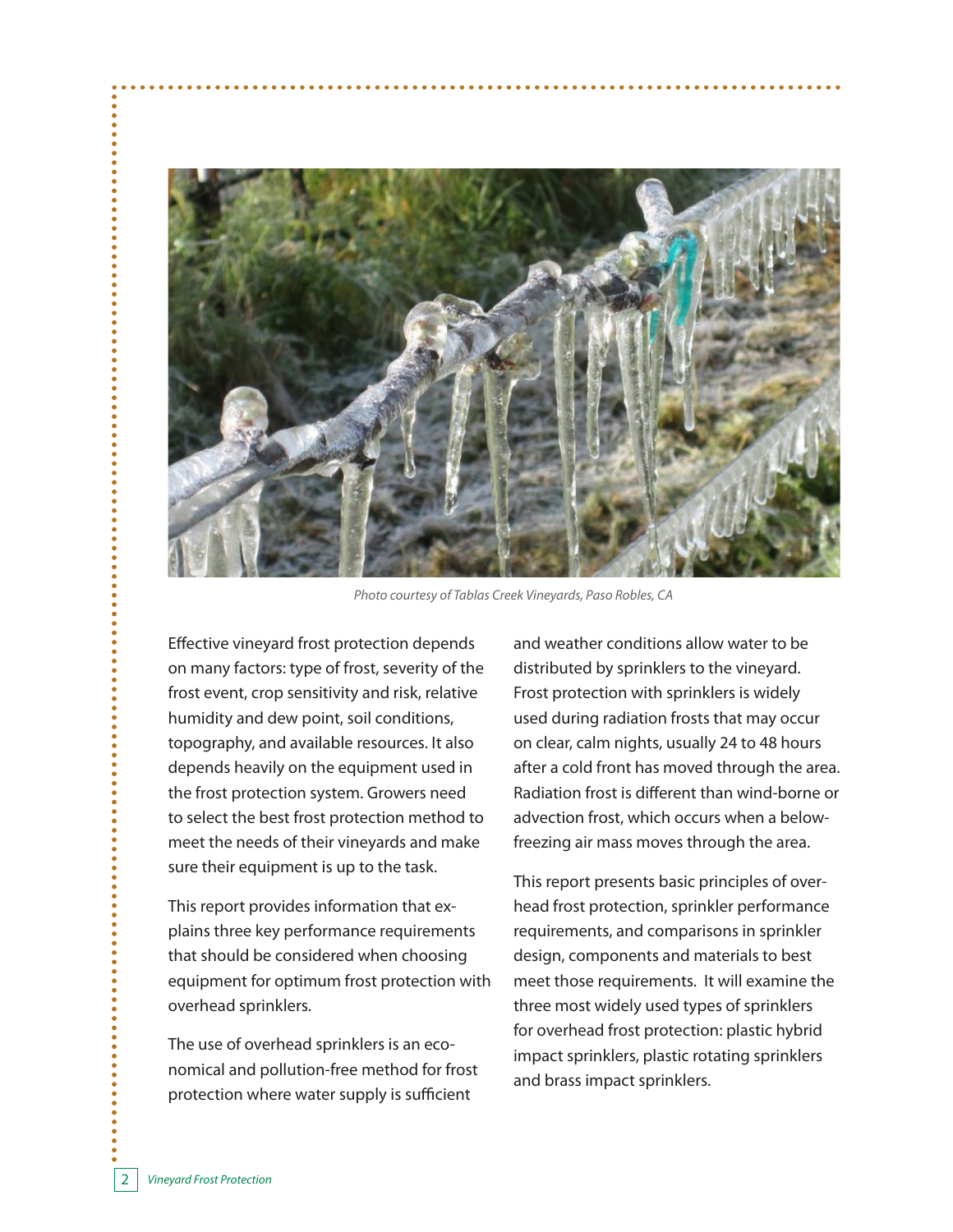### **Using Ice and Water to Maintain 32°F**

The objective of frost protection with overhead sprinklers is to maintain a tempertature of 32°F at the surface of the plant. One widely used method to achieve this is to apply and maintain a thin film of water on the ice-encased surfaces of the new buds. In principle, water is constantly applied to keep the ice at 31-32°F, which keeps the buds at 32°F.

More specifically, when water is applied to the ice, a small amount of heat energy is released as the water freezes into ice. The energy required to turn liquid to solid – in this case water to ice – is called the heat of fusion. The amount of heat energy released when 32°F water is changed to 32°F ice is 144 BTUs per pound.

# **Continuous Ice/Water Interface Required**

Effective frost protection using heat of fusion requires continual maintenance of the ice/ water interface where the fusion takes place. Without a constant ice/water interface, the ice temperature can fall, actually leading to super cooling that can damage vegetation. As long as a film of water surrounds ice-coated vegetation, the temperature of the ice and vegetation cannot go below 32° F.



## **Choosing the Right Equipment**

Frost protection with overhead sprinklers is dependent upon uniformly supplying water to the ice-encased surface of the plant on regular, rapid intervals. Sprinklers must meet three key performance requirements to provide the best frost protection possible:

- 1. Fast and consistent rotation time
- 2. High uniformity
- 3. Reliable cold temperature operation

Plastic hybrid impact sprinklers, plastic non-impact rotating sprinklers and brass impact sprinklers are commonly used in frost protection applications. The next section of this report will consider the advantages and disadvantages of design, components and materials of each of these types of sprinklers in the three key performance requirements.

#### **REQ 1: Fast and Consistent Rotation**

Water must be applied at regular, rapid intervals to maintain the ice/water interface. It is best to select a sprinkler with a rotation time of less than 30 seconds. Not only do sprinklers need fast rotation, but rotation times need to stay consistent in cold weather and with water pressure variations.

Plastic rotating sprinklers using liquid silicone as a braking medium will slow down as the silicone thickens in cold temperatures. For this reason, hybrid or conventional impact sprinklers with a mechanical braking system using a spring and arm without a silicone medium are recommended.

*Photo courtesy of Tablas Creek Vineyards, Paso Robles, CA*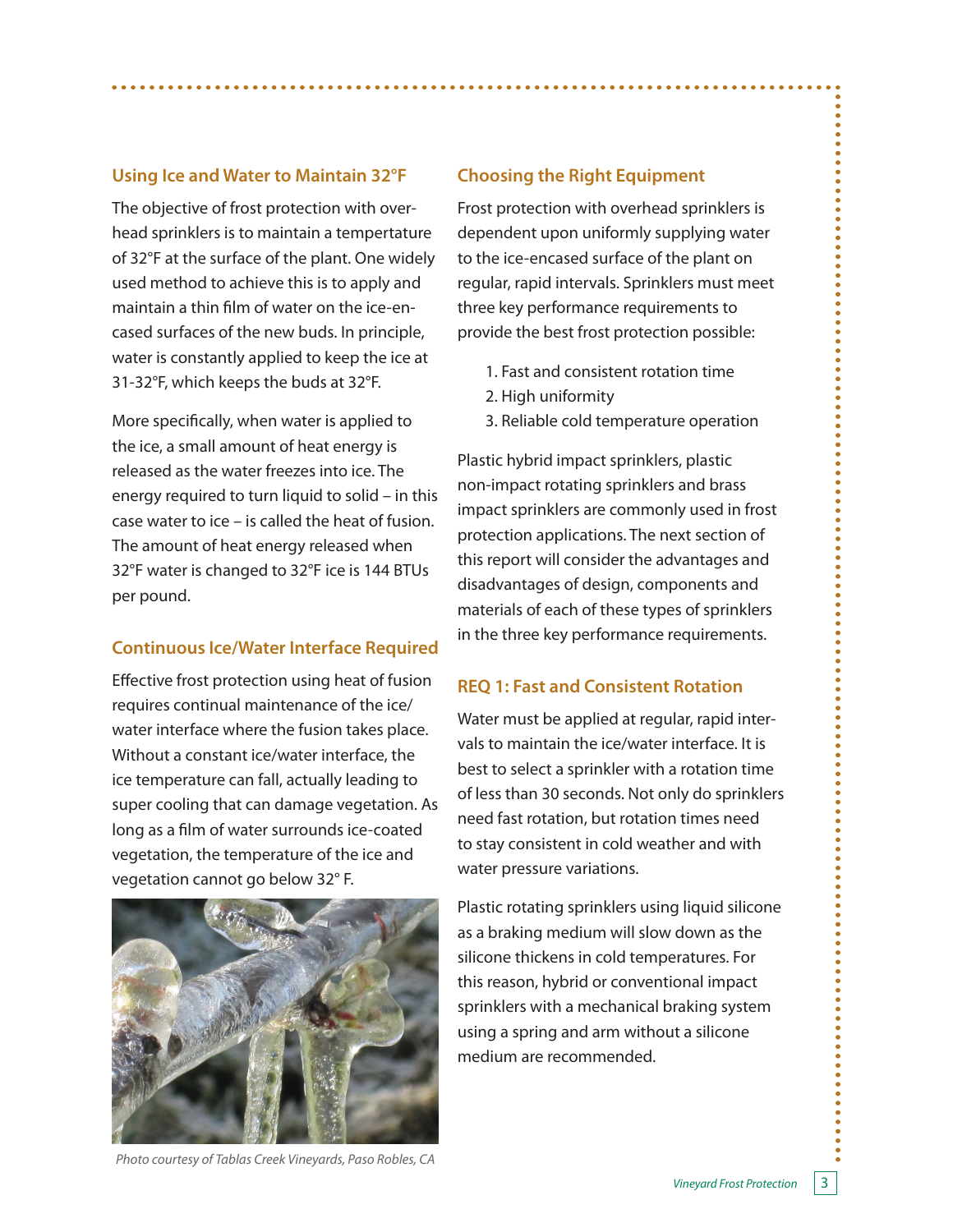Since variations in water pressure are a common condition in agricultural operations, the sprinkler needs to rotate consistently when water pressure changes. Newer plastic hybrid impact sprinklers utilize an advanced braking system design that provides consistent rotation and smooth operation during water pressure changes to maintain fast rotation and regular, rapid watering intervals.

#### **Recommended Features for Fast & Consistent Rotation**

| <b>Rotation Time</b>       | <30 seconds                 |
|----------------------------|-----------------------------|
| <b>Consistent Rotation</b> | Mechanical spring and arm;  |
| with Temperature           | avoid liquid silicone which |
| <b>Variations</b>          | can slow down.              |
| Consistent                 | Brake systems designed      |
| <b>Rotation with Water</b> | to handle water pressure    |
| <b>Pressure Variations</b> | variations.                 |



*Rain Bird LF Series Sprinklers have been successfully used in temperatures as low as 17°F with virtually no reduction in rotation time.*

# **REQ 2: High Uniformity**

Water must be applied uniformly to maintain the ice/water interface on all vegetation surfaces. If some areas are left without a constant ice/water interface, the ice temperature in these areas can fall, leading to super cooling and plant damage.



*Higher distribution uniformity maintains effective frost protection across the vineyard, reducing the probability of crop damage.*

There are two critical factors to consider:

- **Distribution uniformity:** How evenly the sprinklers apply water across a vineyard
- **Droplet size:** Consistency of droplet size for even surface coverage

Advanced sprinkler designs provide outstanding distribution uniformity. Brass impact sprinklers use a straight bore nozzle for distribution; hybrid impact sprinklers add a deflector that shapes the water stream into a rain curtain from the riser to the end of throw. Hybrid impact sprinklers using an advanced nozzle and deflector design are recommended for higher distribution uniformity.

The water droplets need to be a consistent and optimal size to stay on the vegetation without freezing too quickly. Droplets should be large enough to resist wind and not freeze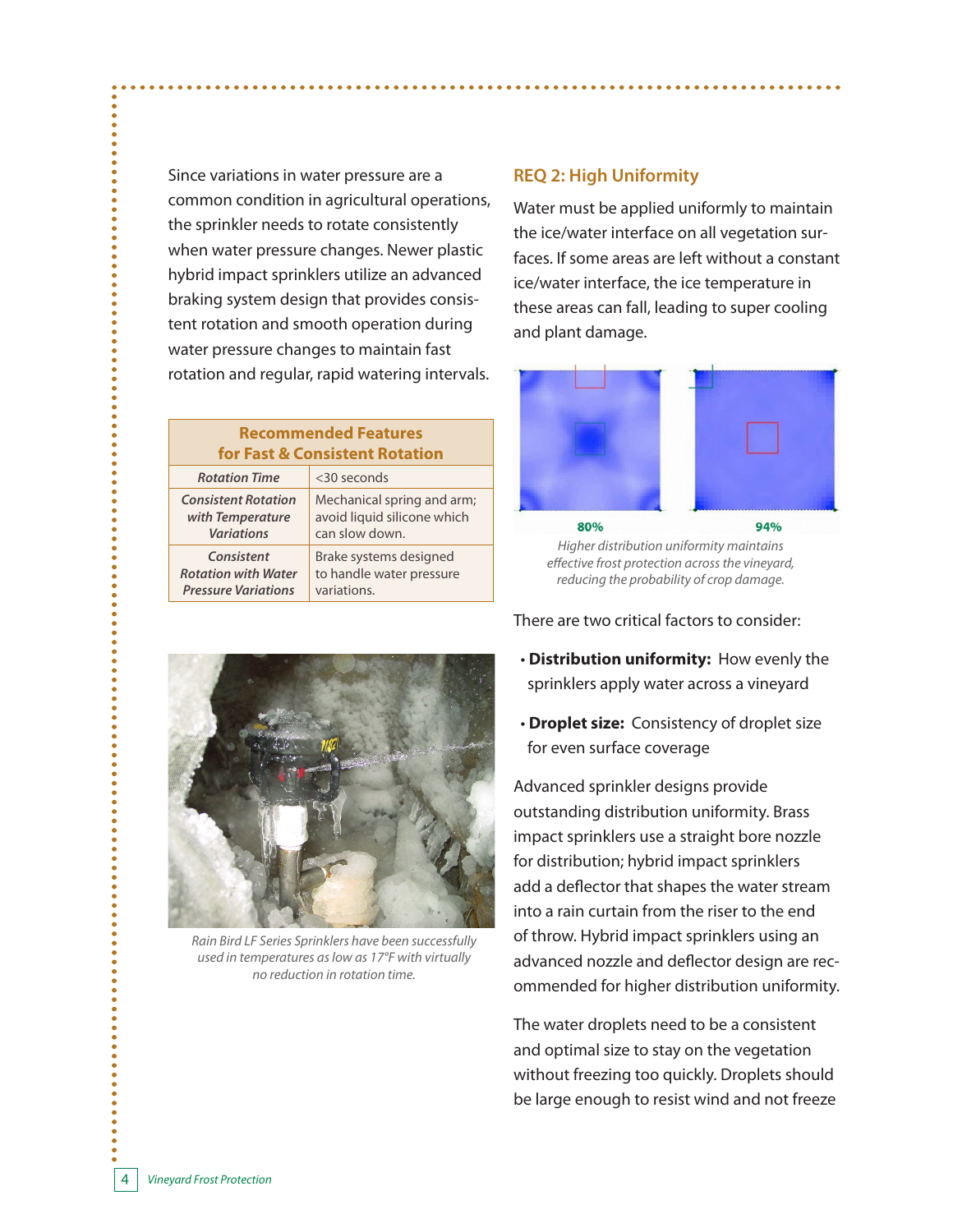quickly but small enough to provide even surface coverage. The advanced nozzle and deflector design of a plastic hybrid impact sprinkler provides rain curtain performance and optimal droplet size.

#### **REQ 3: Reliable Operation in Cold**

| <b>Recommended Features</b><br>for High Uniformity |                                                                                                                |  |
|----------------------------------------------------|----------------------------------------------------------------------------------------------------------------|--|
| <b>Distribution</b><br><b>Uniformity</b>           | Advanced nozzle and<br>deflector design for rain<br>curtain performance from<br>the riser to the end of throw. |  |
| <b>Droplet Size</b>                                | Advanced nozzle and<br>deflector design to produce<br>consistent, optimal droplet<br>size.                     |  |

#### **Temperatures**

Sprinklers must able to withstand the elements and perform reliably in cold temperatures. Sprinkler mechanisms exposed to the environment during cold weather can experience ice buildup that slows or stops operation. The spring and arm mechanism of plastic hybrid impact sprinklers are shielded from ice buildup. Springs in brass impacts are exposed and are therefore vulnerable to ice buildup and stalling.

If a sprinkler does need repair or replacement,



*and reinstallation during repair.*

service must be completed quickly to resume operation and maintain the ice/water interface. Sprinklers that do not require tools for assembly, installation, or removal and that offer ACME threads to reduce turns are the best choice for quick repairs during frost protection applications.

High-performance plastic polymers used in hybrid impact sprinklers deliver outstanding performance and durability at a lower cost than brass impact sprinklers. Superior uniformity and lower operating pressure requirements reduce water and energy consumption. Plastic also has lower resale value, making it less vulnerable to theft than brass.

| <b>Recommended Features</b><br>for Reliable Cold Temperature Operation |                                                                                                                     |  |  |
|------------------------------------------------------------------------|---------------------------------------------------------------------------------------------------------------------|--|--|
| Freeze-resistant<br>mechanism                                          | Spring and arm shielded<br>from ice buildup.                                                                        |  |  |
| <b>Reduced repair time</b>                                             | No tools needed to assemble,<br>install or remove sprinkler;<br>ACME threads for fewer turns<br>and faster removal. |  |  |

# **Best Choice for Overhead Frost Protection**

Effective vineyard frost protection with overhead sprinklers requires a uniform supply of water to the ice-encased buds on regular, rapid intervals to maintain the ice/water interface where heat of fusion occurs. To achieve this, sprinklers must deliver fast and consistent rotation in cold temperatures and with water pressure variations, high uniformity and reliable cold temperature operation. *ACME threads reduce turns for faster removal*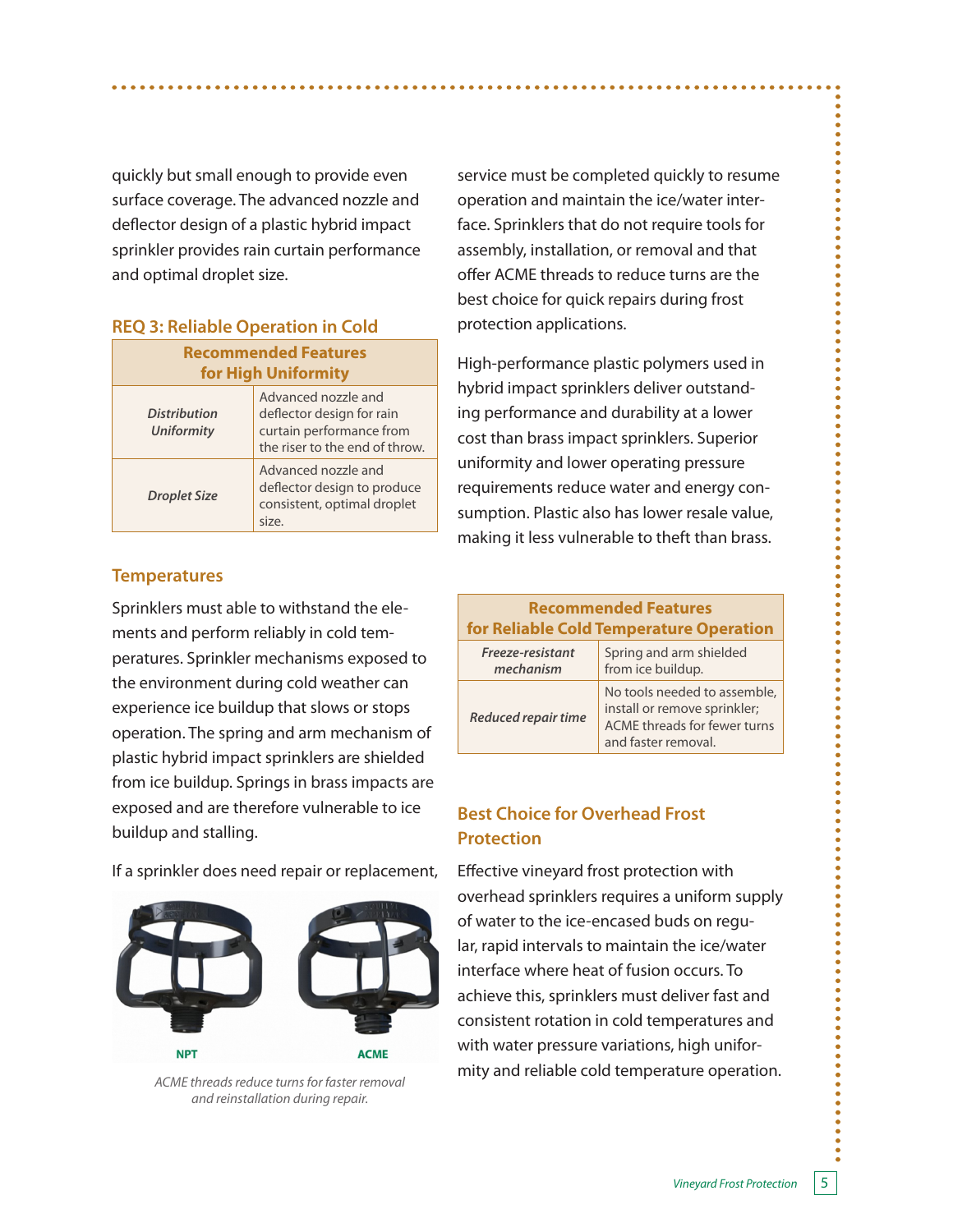After reviewing the sprinkler types against the three key performance requirements, plastic hybrid impact sprinklers such as the

......

.........

.....

 $\bullet$ 

.....

.......

.......

.......

.......

.......

.......

.....

 $\bullet$ 

.....

 $\bullet$ 

......

.......

 $\ddot{\bullet}$ 

Rain Bird® LF™ Series Sprinkler, are an excellent choice for overhead frost protection for vineyards.

| <b>Comparison Table of Sprinkler Features for Effective Overhead Frost Protection</b> |                       |                           |                         |  |
|---------------------------------------------------------------------------------------|-----------------------|---------------------------|-------------------------|--|
|                                                                                       | Plastic Hybrid Impact | <b>Plastic Rotating</b>   | <b>Brass Impact</b>     |  |
| <b>REQ 1: Fast &amp; Consistent Rotation</b>                                          |                       |                           |                         |  |
| Rotation <30 seconds*                                                                 |                       | $\overline{\mathbf{x}}$   |                         |  |
| <b>Consistent Rotation</b><br>with Temperature<br><b>Variations</b>                   |                       | $\boldsymbol{\mathsf{x}}$ |                         |  |
| <b>Consistent Rotation</b><br>with Water Pressure<br><b>Variations</b>                |                       | $\overline{\mathbf{x}}$   |                         |  |
| <b>REQ 2: High Uniformity</b>                                                         |                       |                           |                         |  |
| <b>Distribution</b><br><b>Uniformity from</b><br><b>Rain Curtain</b><br>Performance   |                       | Х                         | Х                       |  |
| <b>Optimal Droplet Size</b><br>from Rain Curtain<br>Performance                       |                       | X                         | Х                       |  |
| <b>REQ 3: Reliable Cold Temperature Operations</b>                                    |                       |                           |                         |  |
| <b>Spring &amp; Arm</b><br><b>Shielded from</b><br><b>Ice Buildup</b>                 |                       | X                         | X                       |  |
| No Tools Required to<br>Assemble, Install, &<br>Remove                                |                       | $\overline{\textbf{x}}$   | $\overline{\textbf{x}}$ |  |
| <b>ACME Threads</b><br>for Quick On/Off                                               |                       |                           | Х                       |  |

*\*Results derived from testing and field observations by Rain Bird Corporation*